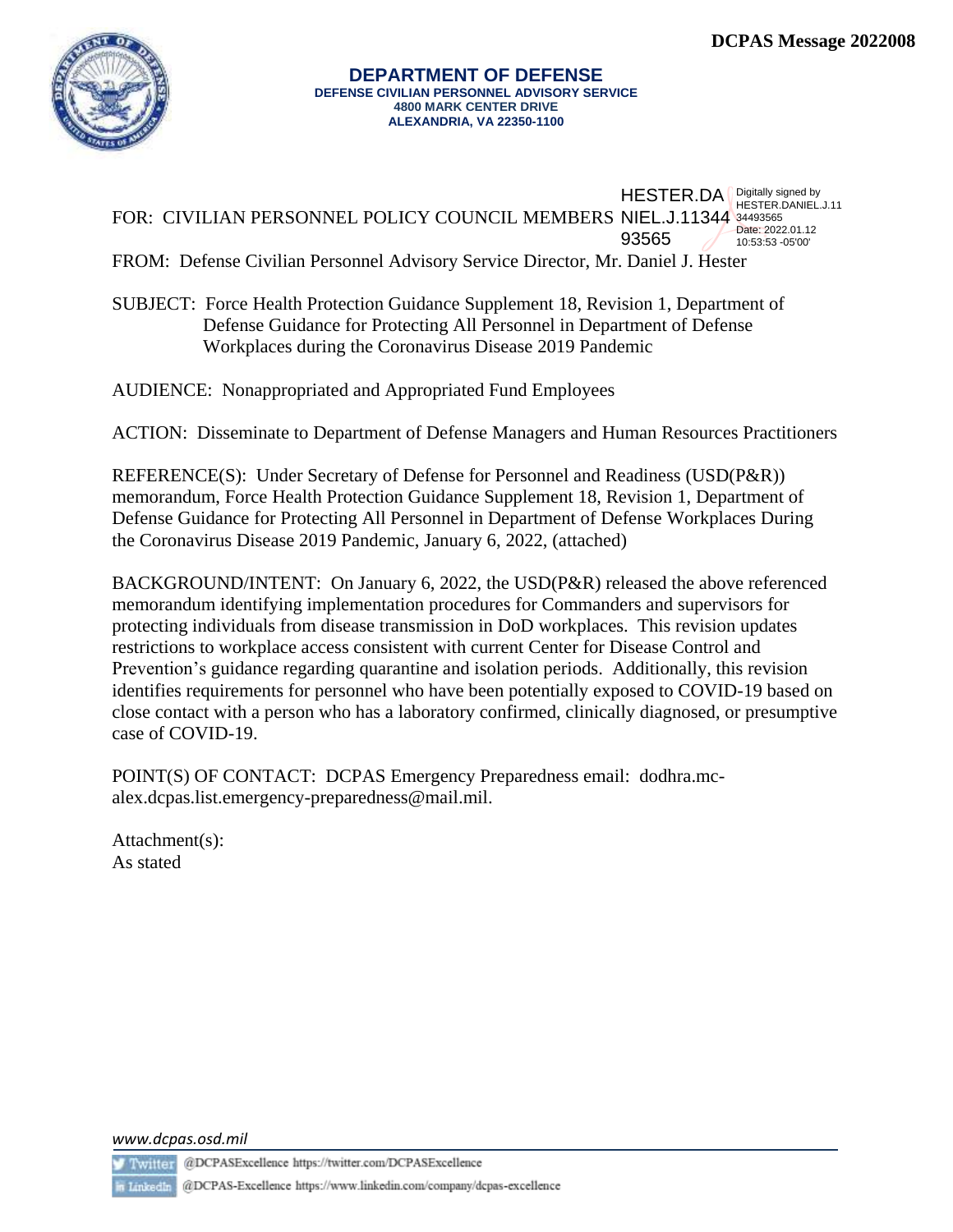Reference



#### UNDER SECRETARY OF DEFENSE 4OOO DEFENSE PENTAGON WASHINGTON, D.C. 20301-4000

# $JAN - 6 2022$

# MEMORANDUM FOR SENIOR PENTAGON LEADERSHIP COMMANDERS OF THE COMBATANT COMMANDS DEFENSE AGENCY AND DOD FIELD ACTIVITY DIRECTORS

SUBJECT: Force Health Protection Guidance (Supplement 18) Revision 1 - Department of Defense Guidance for Protecting All Personnel in Department of Defense Workplaces During the Coronavirus Disease 2019 Pandemic

This memorandum rescinds and replaces reference  $(a)^{1}$  and supplements requirements regarding the coronavirus disease 2019 (COVID-19) pandemic in accordance with references (b) and (c). The Occupational Safety and Health Administration's Emergency Temporary Standard for health care is addressed in reference (d).

All DoD Components will continually implement appropriate procedures to protect all personnel from disease transmission in DoD workplaces.

## COVID-l9 Vaccination Status

Personnel vaccination attestation and verification will be determined in accordance with reference (b).

# **Restrict Workplace Access**

Commanders and supervisors will take the following steps in workplaces: continue to require the wearing of masks in indoor work spaces as required by reference (e), minimize close contact between individuals in the workplace to maintain at least 6 feet of separation from others where possible; assign telework if possible to decrease normal space occupancy, and comply with COVID-19 screening testing requirements as specified in references (c) and (f).

DoD Components will further restrict access to DoD-controlled workplaces by implementing the following additional requirements :

• Personnel who have signs or symptoms consistent with COVID-19 (e.g., fever, cough, or shortness of breath) will notify their commander or supervisor and stay home (https://www.cdc.gov/coronavirus/2019-ncov/symptomstesting/symptoms.html). Personnel who develop any signs or symptoms consistent with COVID-19 during the workday must immediately distance from other workers, wear a face mask if they are not already wearing one, notify their commander or supervisor, and promptly leave the workplace.

<sup>&</sup>lt;sup>1</sup> References are listed in Attachment 2.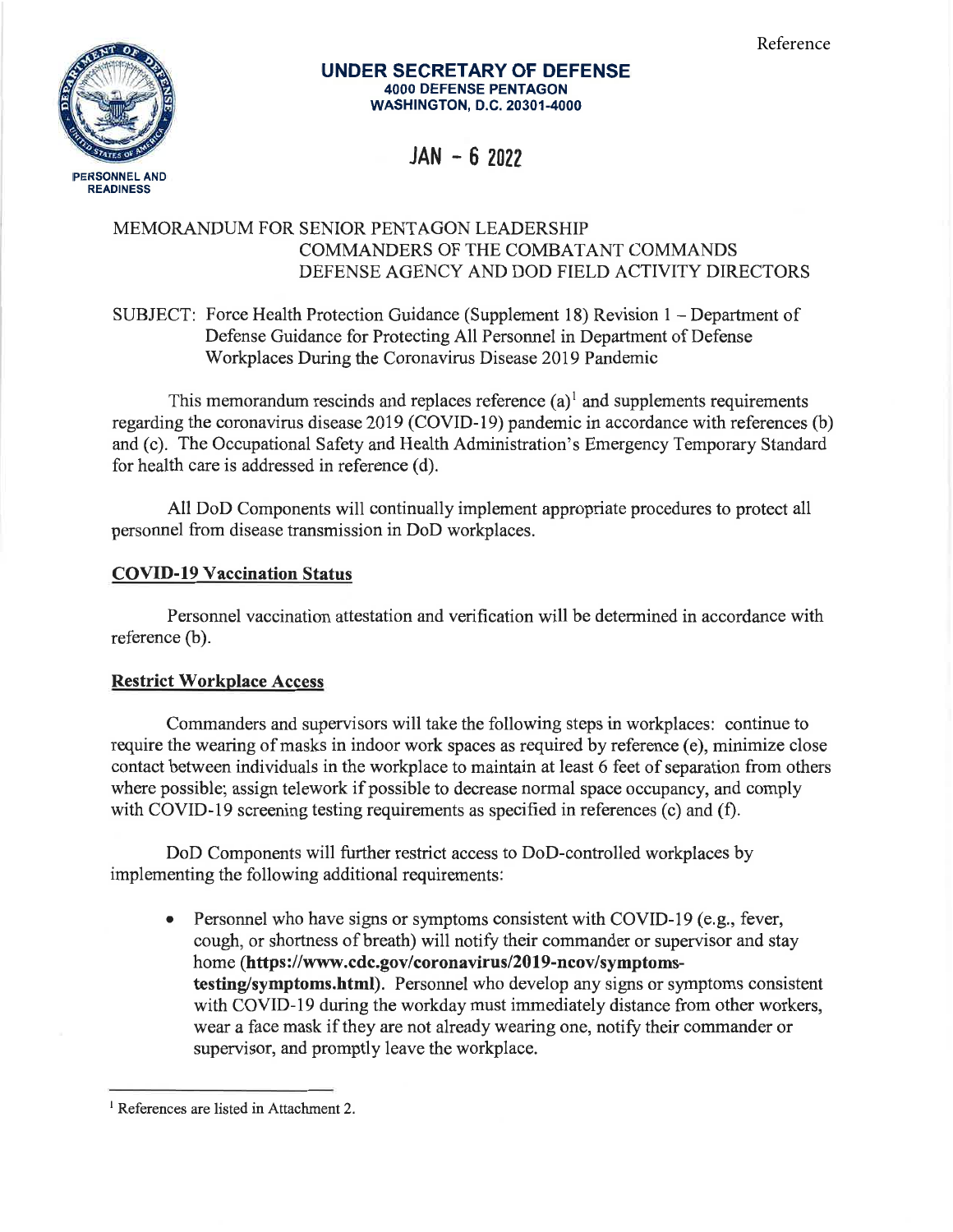- a Regardless of COVID-I9 vaccination status, DoD personnel who test positive for COVID-19 will remain out of the workplace for 5 calendar days. Individuals may return to the workplace after 5 calendar days, if either: (1) they have no symptoms; or (2) if they are afebrile for more than24 hours and any remaining syrnptoms are resolving. Mask wearing must continue in the workplace for an additional 5 calendar days, even in circumstances in which mask wearing is not required by any other DoD guidance.
- a Personnel with potential exposure to COVID-19 based on close contact with a person who has a laboratory confirmed, clinically diagnosed, or presumptive case will notify their commander or supervisor. "Close contact" is defined in reference (f).
	- o Asymptomatic personnel with potential exposure to COVID-l9 based on close contact who: (1) are unvaccinated; or (2) have not received a recommended COVID-19 booster dose when eligible will remain out of the workplace for 5 calendar days. Regardless of vaccination status, asyrnptomatic personnel with potential exposure to COVID-19 based on close contact must wear a mask in the workplace for 10 calendar days from the date of their last close contact (i.e., day 0) with someone with COVID-l9, even if mask wearing is not otherwise required by DoD guidance.
	- In cases of mission-essential activities that must be conducted on site, as determined by those with the authority to provide exceptions as indicated below, asymptomatic personnel with potential exposure to COVID-l9 based on close contact, who otherwise would need to remain out of the workplace, may be granted an exception to continue to work on site provided they remain asymptomatic, do not have a positive test for COVID-19, and comply with the following key practices for 5 calendar days after the last exposure:
		- Obtain a COVID-19 test on calendar day 5;  $\blacksquare$
		- Ė Conduct daily pre-screening with temperature checks;
		- Wear a mask in the workplace for 10 calendar days after exposure, even if mask wearing is not otherwise required by DoD guidance; practice hand and cough hygiene; do not share headsets or other objects used near the face;
		- Continue to physically distance as much as possible; and
		- $\blacksquare$ Clean and disinfect their workspaces daily.
- This exception may be granted by the first general/flag officer, member of the Senior Executive Service (SES), or equivalent, in the chain of command/chain of supervision or, for those locations that do not have general/flag officers or SES leaders, by O-6 installation commanders. Vaccination status of the individual should be considered in granting an exception, as more risk will be assumed in granting an exception for an unvaccinated individual. If the individual develops signs or symptoms consistent with COVID-19 during the duty period, he/she will be sent home immediately.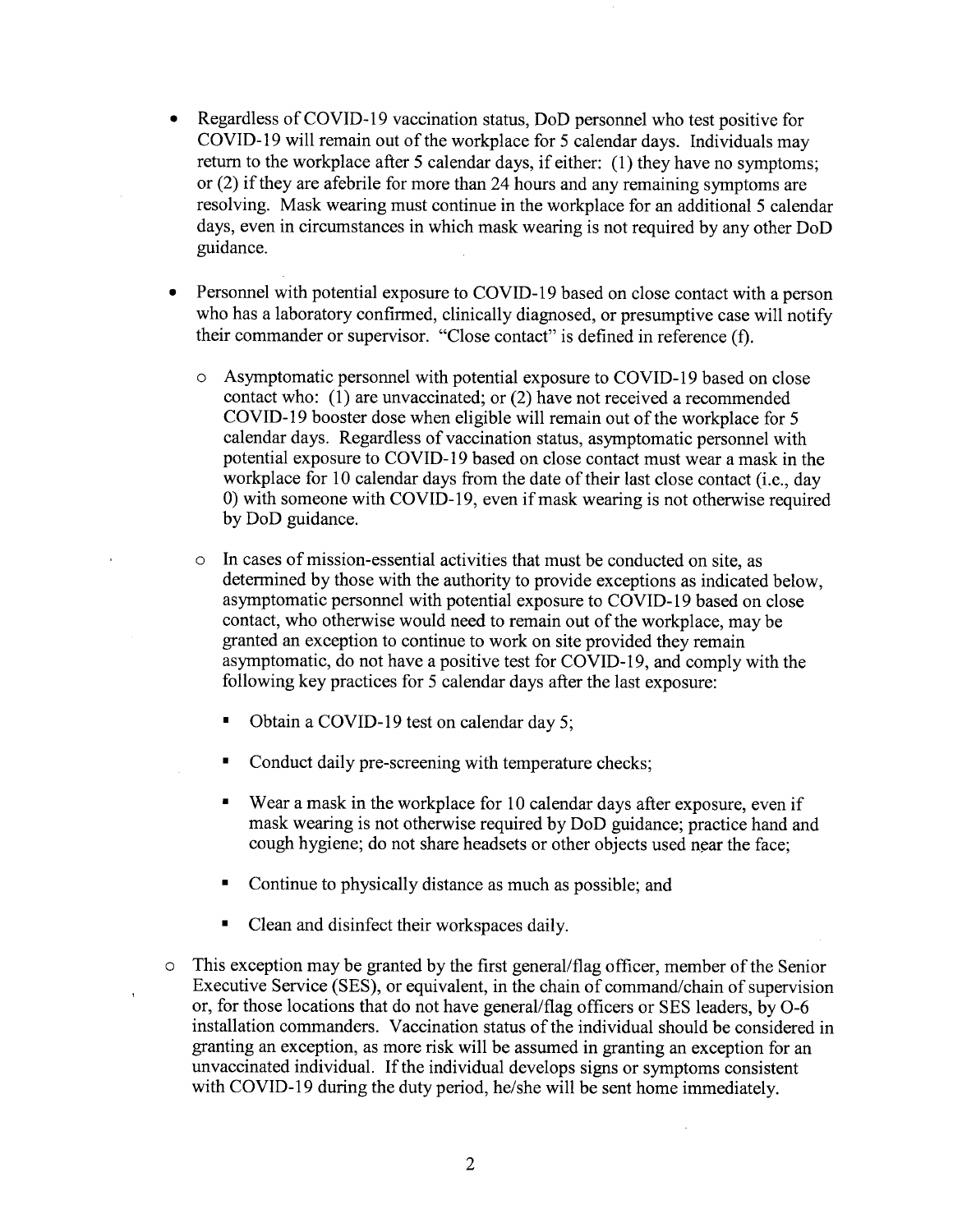$\circ$  Personnel performing duties outside the United States will also follow applicable geographic Combatant Commander guidance to address host nation policies.

#### Collecting Information Necessary to Protect the Workplace

Due to the public health emergency, DoD Components are authorized to collect COVID-19 information from individuals whose place of duty is in the DoD workplace, to the extent such collection is necessary to implement the guidance above on workplace access and restriction. DoD Components are authorized to use DD Form 3112, "Personnel Accountability and Assessment Notification for Coronavirus Disease 2019 (COVID-I9) Exposure," to collect this information (e.g., affected individual information, type of confirmed or possible health or safety issue). This form is located at:

# https://www.esd.whs.mil/Portals/54/Documents/DD/forms/dd/dd3112.pdf.

- This collection of information is consistent with requirements of the health information privacy regulations under reference (g).
- This collection of information also does not conflict with the guidance of the Equal Employrnent Opportunity Commission under the Rehabilitation Act of 1973,29 U.S.C. \$ 791 et seq., as amended, see: https://www.eeoc.gov/wysk/what-youshould-know-about-covid-19-and-ada-rehabilitation-act-and-other-eeo-laws. o
- All personally identifiable information (PII) on individuals must be appropriately safeguarded in accordance with references (h) and (i). In implementing this memorandum, DoD Components may collect, use, maintain, and/or disseminate only the minimum amount of PII necessary to prevent the spread of COVID-19 and to protect personnel in DoD workplaces. a

If an individual reports to their commander or supervisor that they believe they contracted COVID-19 due to exposure in the workplace, the commander or supervisor will report this as a suspected occupational illness to supporting safety and occupational health staff as required by reference fi). The determination of work-relatedness and required recording and reporting will follow 29 CFR part 1904, as interpreted at: https://www.osha.gov/coronavirus/faqs#reporting.

#### Implementing Procedures

In implementing this memorandum, DoD Components will comply with other applicable procedural requirements, including the following:

Information will be collected and maintained consistent with references (h) and (i), as applicable. For reference, please note that the Privacy Act system of records notice for personnel accountability and assessment may be found at: https://dpcld.defense.gov/Portals/49lDocuments/Privacy/SORNs/OSDJS/DPR-39-DoD.pdf.  $\bullet$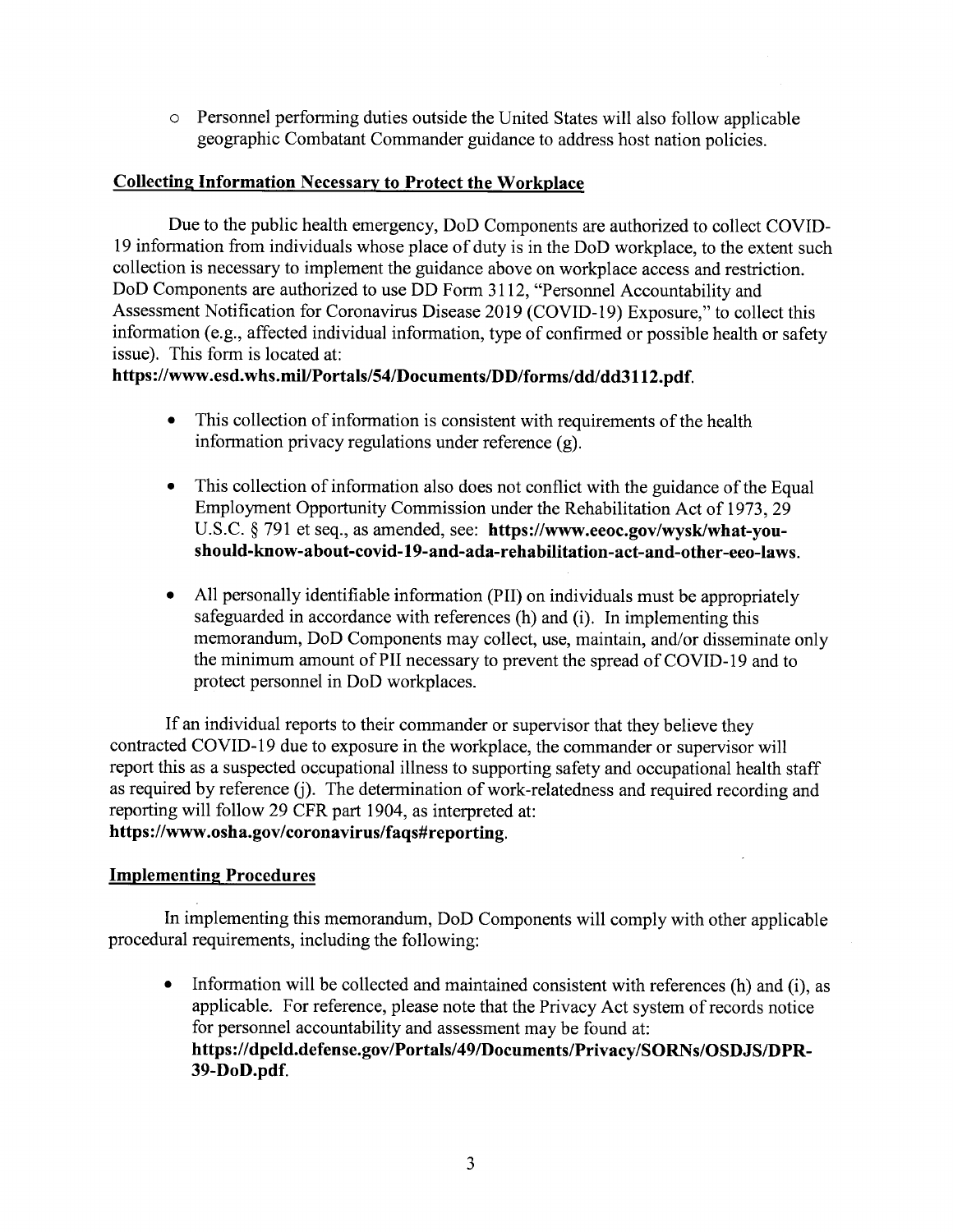- a Implementation of this guidance will also comply with applicable labor obligations to the extent such obligations do not hinder the DoD Component's ability to carry out its missions during this emergency.
- o DoD Components will, through contracting officers, remind contractors that have personnel performing in a DoD workplace that such personnel are required to adhere to all applicable workplace access restrictions, including those required by this memorandum.

#### Annual Audiometric Testing

The annual survey requirements specified in paragraph 3.8 of reference (j) may be suspended by DoD Components at the discretion of the Component's Designated Agency Safety and Health Official (DASHO), or designated representative, during the COVID-l9 pandemic so long as there is a good faith effort to complete required services and compliance is not otherwise possible. These requirements should resume upon the conclusion of the pandemic, upon removal of travel restrictions or return to Health Protection Condition (HPCON) "0," whichever comes sooner.

#### FAOs

Attachment 1 provides a listing of FAQs with responses that provide implementation procedures for a consistent approach to addressing many occupational safety and health issues associated with COWD-I9 response activities.

DoD force health protection guidance regarding COVID-19 may be found at https://wvw.defense.gov/Spotlights/Coronavirus-DOD-Response/Latest-DOD-Guidance/ Please direct any questions or comments to the following email address: dha.ncr.ha-support. list.policy-hrpo-kmc-owners@mail.mil.

hip C-4

Gilbert R. Cisneros, Jr

Attachments: As stated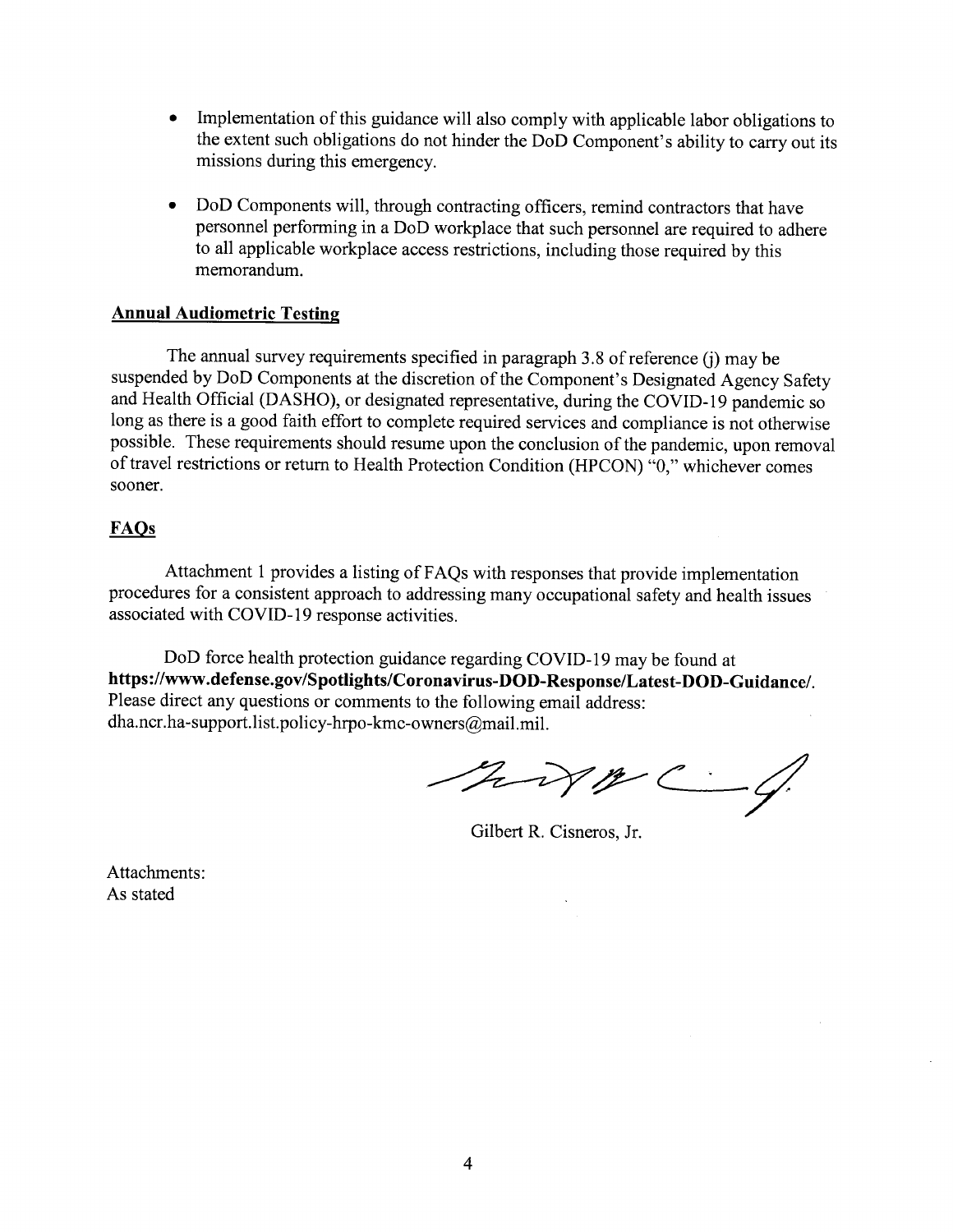#### ATTACHMENT I Department of Defense Safety and Occupational Health FAQs Regarding COVID-l9

## **Personal Protective Measures**

1. QUESTION. What actions should commanders and supervisors take if there are persons exhibiting signs or symptoms consistent with COVID-19 (available at: https://www.cdc.gov/coronavirus/2019-ncov/symptoms-testing/symptoms.html) while at work?

ANSWER. Persons who appear to have signs or symptoms consistent with COVID-19 upon arrival at work, or who develop signs or symptoms during their work shift, should immediately be separated from other workers, customers, and visitors; be required to wear a face mask if they are not already wearing one; be sent home; and be encouraged to seek medical attention. It is the responsibility of the DoD personnel's commander or supervisor to inform the personnel of any alternative work arrangements such as telework or leave options if a personnel is sent home from the workplace. Workers diagnosed with COVID-19 may return to work when they meet the requirements for leaving isolation prescribed above and in reference (f).

## Commander and Supervisor Actions for Worker Protection

2. QUESTION. What measures should commanders and supervisors take to assess DoD personnel's exposure to the virus which causes COVID-l9 illness?

ANSWER. Commanders and supervisors should assess their personnel's potential exposure to COVID-l9 based on job requirements. Examples of personnel in high-risk exposure groups include health care workers, correctional facility workers, teachers, emergency response workers, laboratory personnel, and retail establishment workers. The Occupational Safety and Health Administration (OSHA) has published guidance at https://www.osha.gov/coronavirus/hazards, which includes recommended actions that commanders and supervisors can take to assess and classifu exposure risks to the virus which causes COVID-l9 and the implementation of appropriate exposure controls to mitigate or minimize the exposure risk at: https://www.osha.gov/coronavirus/control-prevention. Specific requirements to assess hazards to health care personnel are specified in 29 CFR part  $1904.502(c)(4)$ .

3. QUESTION. What are some measures in addition to those above that commanders and supervisors can use to limit the spread of COVID-19 in the workplace?

ANSWER. Examples of other measures which are effective at reducing COVID-19 transmission include installing physical barriers where distancing cannot be maintained and improving ventilation (engineering); and increasing the frequency of cleaning and providing supplies for personal hygiene (administrative). In addition to telework, common strategies employed by commanders and supervisors to reduce person-to-person workplace interactions and COVID-19 transmission while sustaining mission requirements are: modifying work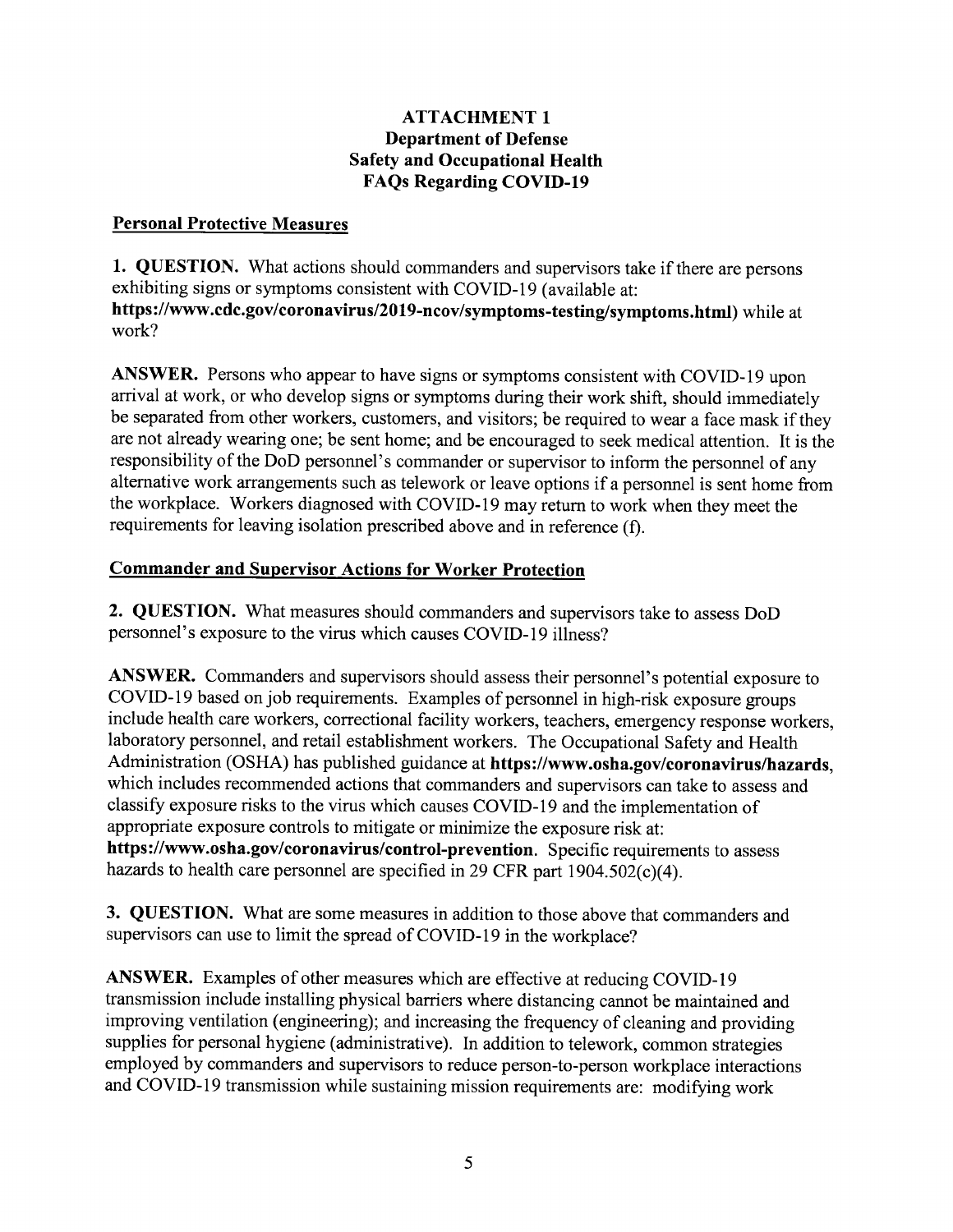schedules (e.g., duty-period start and stop times); and managing work schedules by groups or cohorts in order to reduce the variation in on-site personnel occupying the same work area. When a commander or supervisor determines that personal protective equipment is necessary (e.g., gloves, aprons, face shields) to protect personnel from exposure to COVID-19, personal protective equipment (PPE) must be provided in accordance with mandatory OSHA standards (i.e.,29 CFR parts 1910.132 and 1910.134). Additional protective measures are required for health care operations, see references (d) and (e).

4. QUESTION. Is there additional training that commanders and supervisors should provide to their DoD personnel conceming the presence and control of COVID-I9 in their work spaces?

ANSWER. Personnel should receive training about COVID-19 basic facts, including how it is spread and the importance of physical distancing, use of masks, and hand hygiene (available at: https://www.osha.gov/coronavirus/safework#what-workers-need-to-know, and spreads.html?CDC\_AA\_refVal=https%3A%2F%2Fwww.cdc.gov%2Fcoronavirus%2F201 9-ncov%2Fprepare%2Ftransmission.html). Training also should include workplace policies and procedures implemented to protect workers from COVID-19 hazards, operation, and use of controls, and the requirement for personnel who are sick to remain away from work. All training should be provided in a language that personnel understand. DoD Components should comply with any applicable labor relations' obligations related to training.

## Screening/Svmptom Monitoring

5. QUESTION. Are there acceptable procedures to screen personnel so that persons who are infected with the virus that causes COVID-19 do not enter the workplace?

ANSWER. Yes. In addition to any screening mechanisms required by DoD force health protection guidance for workplace access, commanders and supervisors should ask individuals entering the workplace to evaluate themselves for signs or symptoms consistent with COVID-19 before coming to work, and to stay home if they are not well. A symptom list requiring immediate medical attention can be accessed on the Centers for Disease Control and Prevention (CDC) website at: https://www.cdc.gov/coronavirus/2019-ncov/symptomstesting/symptoms.html. DoD Components should have processes in place to provide advice and support to commanders or supervisors on any related reporting or human resources requirements. Screening and health checks will not identify asymptomatic individuals and are not a replacement for other protective measures such as physical distancing, wearing of face masks, hand washing, personal hygiene, and recommending personnel get vaccinated.

# Environmental Cleaning and Facilities/\üorkspace Management Considerations

6. QUESTION. What procedures should be followed to clean and disinfect a workspace with particular focus on areas previously occupied by someone who is known or suspected to have been infected with the virus that causes COVID-I9 or common areas and equipment used and shared by multiple personnel?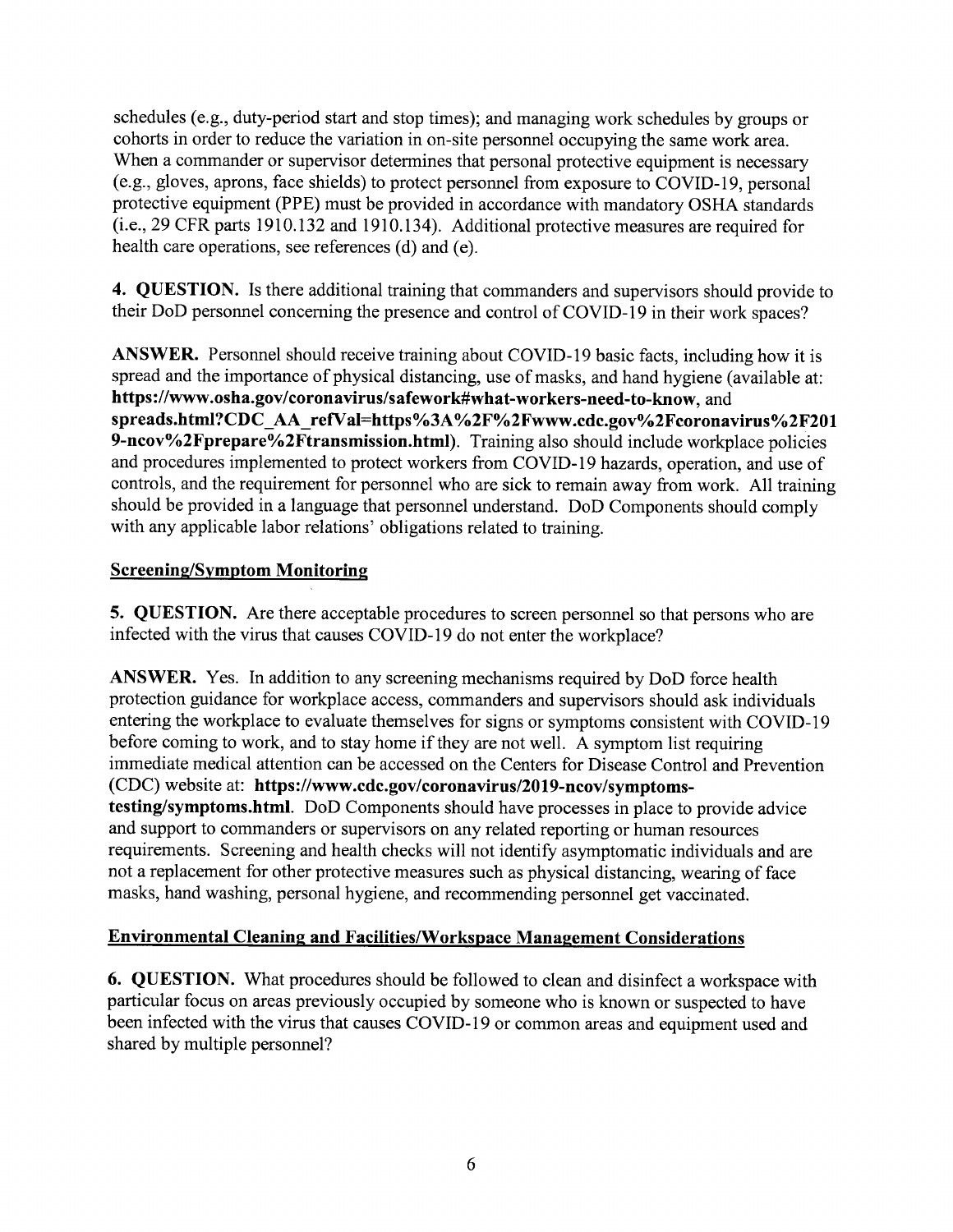ANSWER. The CDC and OSHA have established enhanced cleaning and disinfection guidance for the cleaning and disinfection of work areas—including those areas previously occupied by workers with known or suspected COVID-19. Enhanced cleaning and disinfection should also be performed for common use, high-touch, high-density spaces and equipment such as in lobbies, restrooms, break areas, office elevators, and stairwells. It should also include tools and equipment that are shared by multiple users. This guidance is available at: https://www.cdc.gov/coronavirus/2019-ncov/community/disinfecting-building-facility.html and\_https://www.osha.gov/coronavirus/safework. Use all disinfectants in accordance with the manufacturer's labeling. Additionally, the Environmental Protection Agency (EPA) has a list of recommended disinfectants available on their website at: https://www.epa.gov/pesticide-

registration/list-n-disinfectants-use-against-sars-cov-2.

7. QUESTION. What PPE should be worn by personnel who are cleaning and disinfecting work spaces, or conducting maintenance activities, in areas previously occupied by someone who is known or suspected to have contracted COVID-19?

ANSWER. Personnel should wear gloves, face shields (if there is a risk of splash), disposable gowns or aprons, and other protection as recommended on the Safety Data Sheet or EPA label of the cleaning or disinfectant product. When using electrostatic sprayers for disinfection, personnel should wear PPE as specified in the EPA product label. Personnel should follow all personal hygiene requirements (e.g., handwashing, equipment doffing) after completion of work activities as recommended by CDC guidance at: https://www.cdc.gov/coronavirus/2019ncov/community/disinfecting-building-facility.html and https://www.cdc.gov/niosh/docs/2012-126/pdfs/2012-126.pdf.

8. QUESTION. Is there a need to segregate a work area and demarcate it "off limits" when someone who is known or suspected to have contracted COVID-I9 has worked in the area?

ANSWER. Segregation of such work areas prior to cleaning and disinfection is necessary. When the cleaning and disinfection procedures described above are complete, demarcation of areas where the individuals known or suspected to have contracted COVID-19 previously worked is not necessary.

9. QUESTION. What are some actions that leaders and facilities managers can take to prevent the spread of COVID-l9 in elevators?

ANSWER. Personnel should be encouraged to take the stairs when possible and where feasible. Certain stairwells or sides of stairwells should be designated as "up" and "down" to promote physical distancing. Consider placing signs limiting the number of personnel allowed inside elevators and use floor markings showing where personnel should stand in elevator lobbies and within elevators to reinforce physical distancing. Additional information is available at: https://www.cdc.gov/coronavirus/2019-ncov/community/office-buildings.html.

10. QUESTION. Are there any special procedures that workers should take if they are planning to conduct maintenance in a residence where a person who is known or suspected to have contracted COVID-19 resides?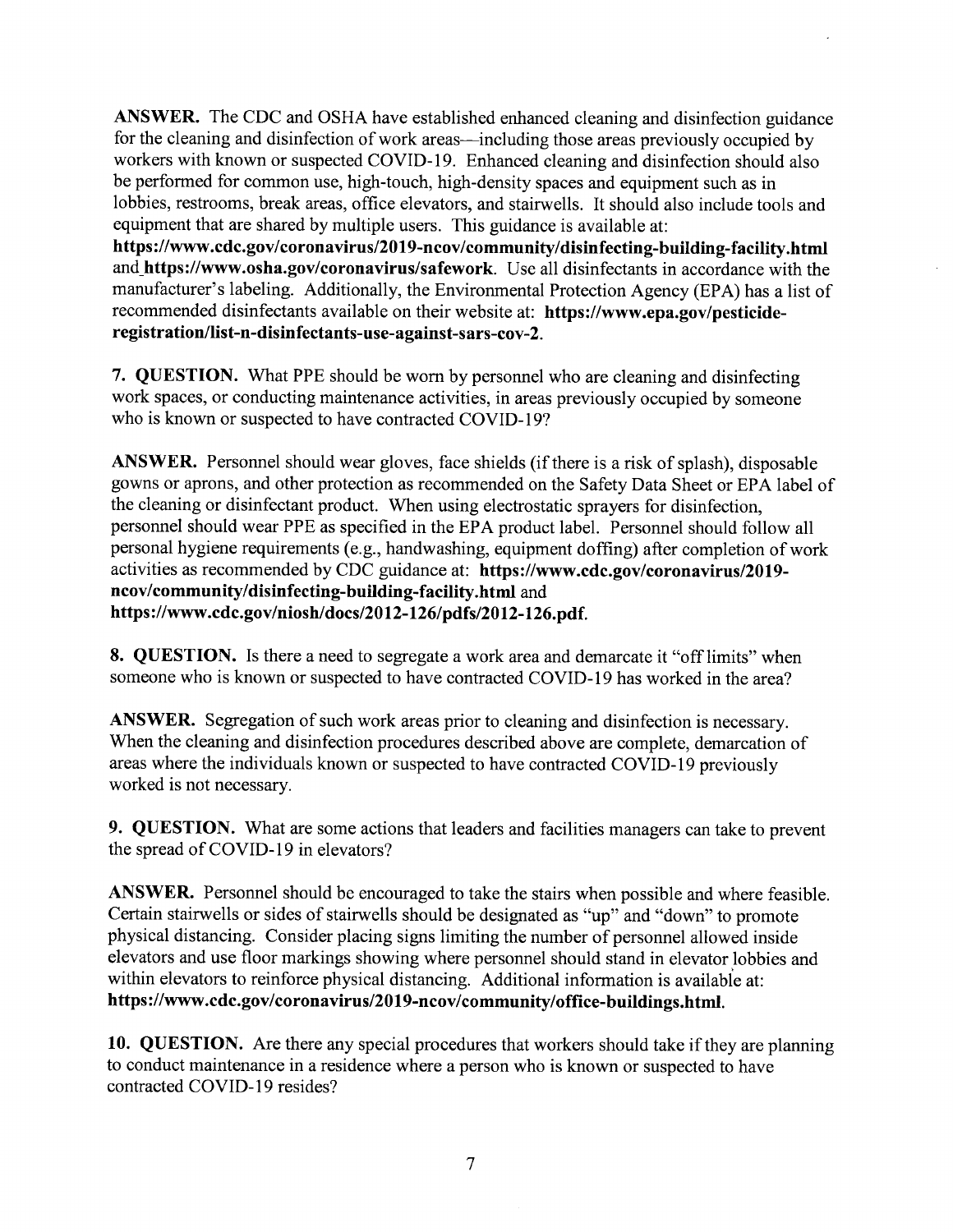ANSWER. If possible, delay the maintenance work. If the maintenance is necessary, the resident should be asked to remove all items that would impede the work of the maintenance personnel. The resident should clean the area of any dirt, debris, dust, etc., that would impact the effectiveness of surface disinfectant used by maintenance personnel. Workers should maintain a distance of at least 6 feet from the resident who is known to have or suspected of having contracted COVID-19. Ask that the resident remain in a separate room while maintenance is conducted. If a separate room for the resident is unavailable and the worker is unable to remain 6 feet in distance from the resident during the work, appropriate protective equipment for close contact must be worn by the worker. If necessary, clean and disinfect the work area following the CDC-prescribed procedures described in FAQ #6, and follow the procedures for personnel protection described in FAQ #7.

# **Ventilation**

11. QUESTION. Should heating, ventilation, and air conditioning (HVAC) and air handling systems be turned off or air vents covered to prevent the spread of COVID-19 in the workplace?

ANSWER. No. There is no need to shut down air HVAC and air handling systems. Based on what is currently known, increasing indoor air movement and ventilation is a comerstone COVID-19 transmission mitigation strategy. Ensure existing HVAC systems in buildings are functioning properly, ensure the amount of outside air supplied to the HVAC system is maximized to the extent appropriate and compatible with the HVAC systems' capabilities, and ensure the use of air filters that have a Minimum Efficiency Reporting Value-13 or higher filter where the system can accommodate this type of filtration efficiency. In addition to the requirements for existing HVAC systems, building managers should consider other measures to improve ventilation in accordance with CDC guidance (e.g., opening windows and doors to let in outside air) at: https://www.cdc.gov/coronavirus/2019-ncov/community/ventilation.html. Complete guidance for improving ventilation is found at:

https://www.osha.gov/coronavirus/safework#improving-ventilation

# OSHA-Required Illness Recordkeepins

12. QUESTION. OSHA requires the reporting of COVID-l9 as a recordable occupational illness, pursuant to 29 CFR part 1904 for those personnel who contract COVID-l9 while working. Given the nature of community transmission of this illness, how can I be sure employee DoD personnel contracted COVID-l9 in the workplace to satisfy OSHA recordkeeping requirements?

ANSWER. COVID-19 is a recordable occupational illness if a worker contracts the virus as a result of performing his or her occupational duties and if all of the following conditions are met: (l) COVID-l9 illness is a confirmed case; (2) contraction of COVID-l9 is work-related as described in 29 CFR \$ 1904.5 (this condition will require a determination by the commander or supervisor who may require input from the worker's health care provider); (3) the case of illness satisfies the requirement as a recordable illness as set forth in 29 CFR § 1904.7 (e.g., medical treatment beyond first aid is required, the number of calendar days away from work meets the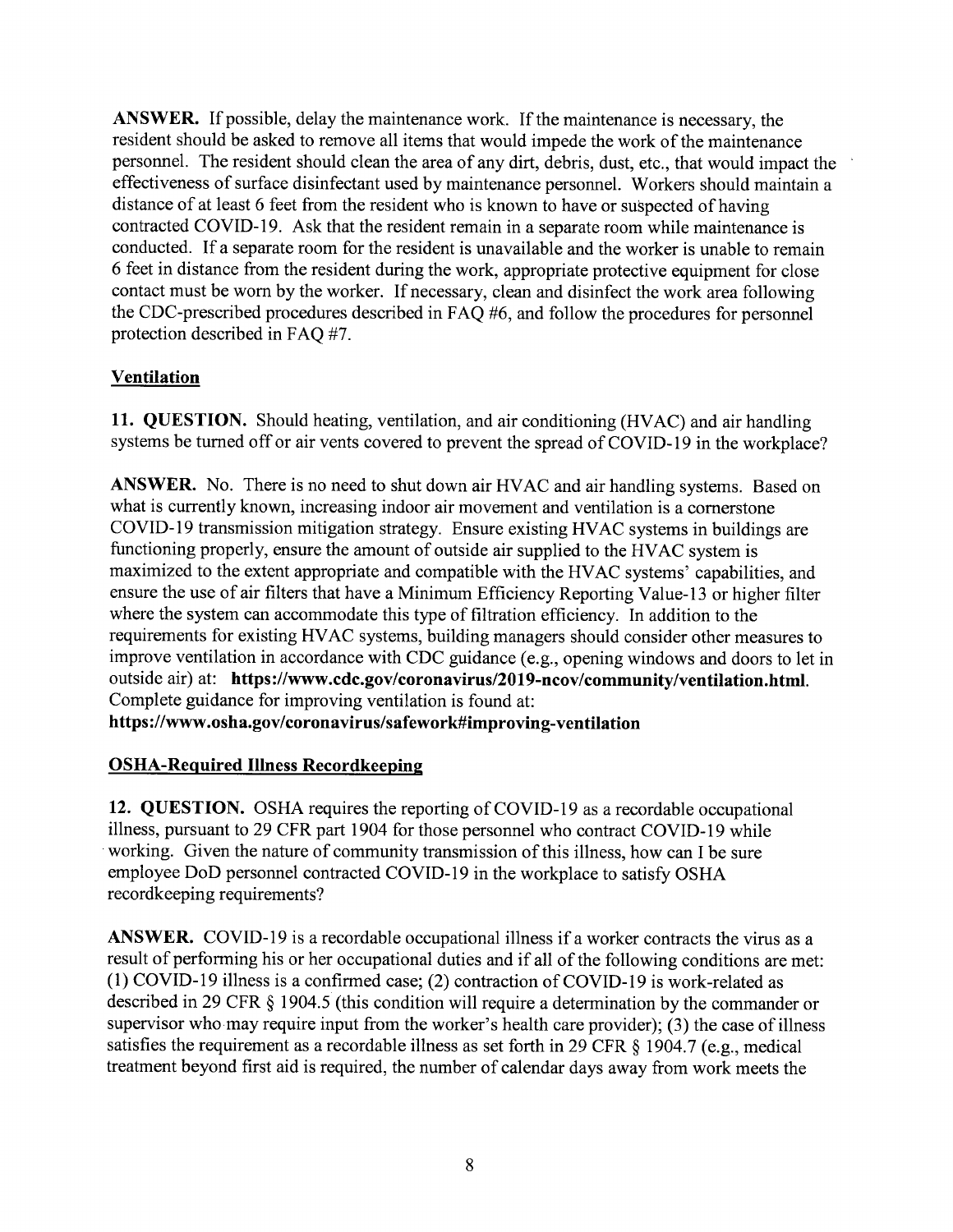stated threshold). The reporting requirements are described in more detail in reference (k) and at: https ://www.osha.gov/SlTC/covid-19/standards.html.

#### Suspension of Routine Safety and Occupational Health Services

13. QUESTION. May I suspend the completion of routine industrial hygiene and safety surveys required by Department of Defense Instruction (DoDI) 6055.05, "Occupational and Environmental Health," dated November 11, 2008, and DoDI 6055.01, "DoD Safety and Occupational Health (SOH) Program," dated October 14,2014, during this pandemic in order to minimize the potential spread of the COVID-l9, devote maximum resources to COVID-l9 response activities, and provide maximum flexibility of DoD personnel to telework?

ANSWER. Yes. To ensure maximum compliance with CDC's guidance and DoD Components' telework arrangements, routine industrial hygiene and safety surveys may be suspended at the discretion of the Component DASHO, or designated representative, for the duration of the pandemic or the workplace returns to HPCON "0."

14. QUESTION. DoDI 6055.12, "Hearing Conservation Program (HCP)," dated August 14,2019, requires that audiometric test environments (e.g., booths) be surveyed annually. Given the recent travel restrictions associated with the COVID-l9 pandemic, many components cannot complete these annual surveys. How can clinics safely resume this requirement for the duration of the COVID-I9 pandemic?

ANSWER. The annual survey requirements specified in paragraph 3.8 of DoDI 6055.12 may be suspended at the discretion of the Component DASHO, or designated representative, during the COVID-l9 pandemic. These requirements should resume upon the conclusion of the pandemic, upon removal of travel restrictions at the discretion of the Component DASHO or designated representative, or retum to HPCON "0."

15. QUESTION. Spirometry (lung function) testing is required in certain occupational medicine surveillance and certification exams. Given the concern with aerosolized respiratory secretions (e.g., from coughing and forced exhalation) during the COVID-19 pandemic, how can occupational medicine clinics resume spirometry safely?

ANSWER. Spirometry can be safely performed by following the CDC guidance for increased ventilation and regular room cleaning and disinfection, patient screening, and implementation of single use disposable items. The guidance for the safe performance of pulmonary function tests contained in reference (l) and updated guidance for the safe performance of spirometry published by the American College of Occupational and Environmental Medicine at:

https://acoem.org/Guidance-and-Position-Statements/Guidance-and-Position-Statements/Occupational-Spirometry-and-Fit-Testing-in-the-COVID-19-Era-Updated-Recommendations-from-the-Americ should be followed wherever possible.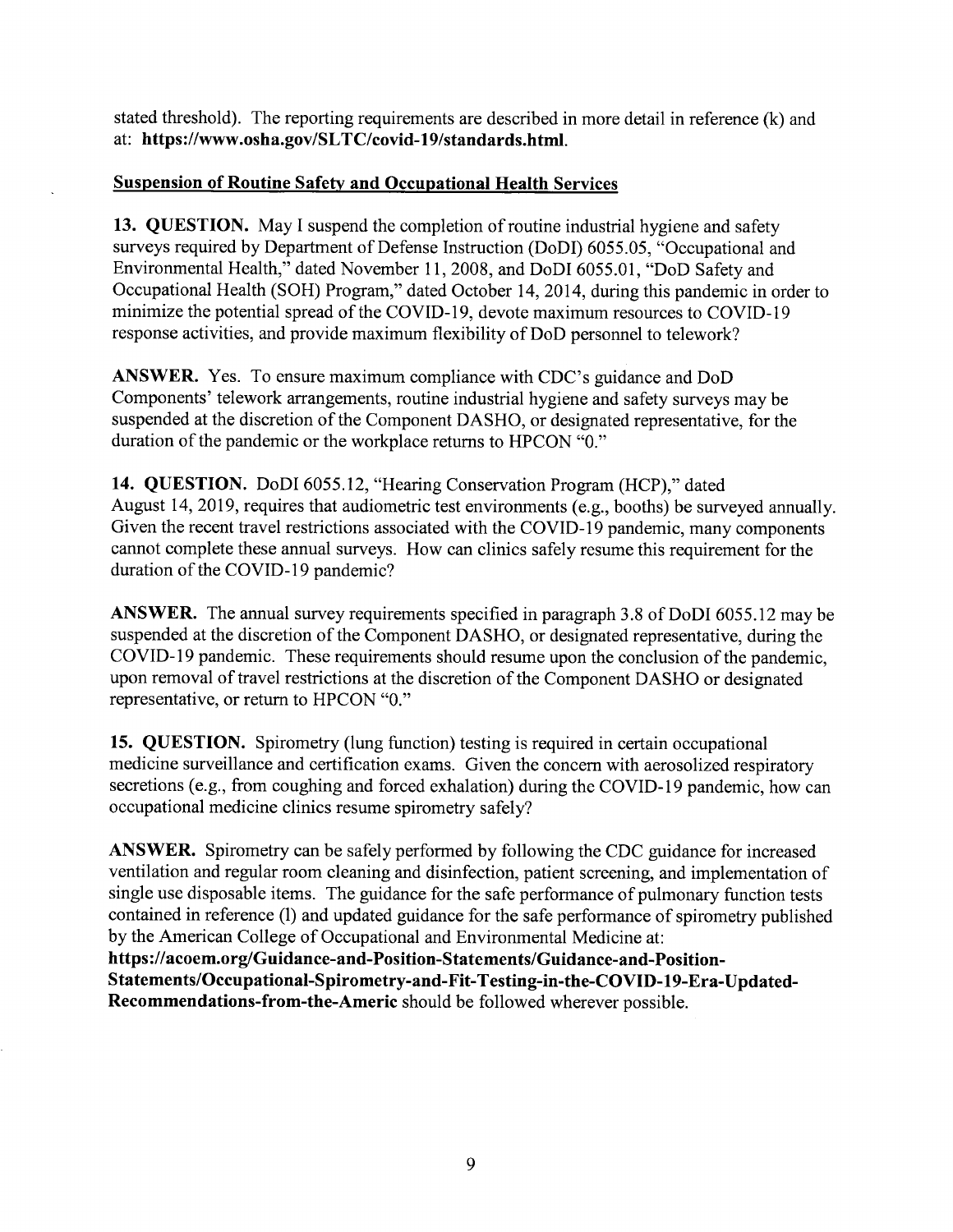## **Respiratory Protection**

16. QUESTION. Some of the N95 respirators in the pandemic stockpiles have exceeded their manufacturer's recommended shelf-life ãnd expiration date. Should these be discarded?

ANSWER. No. Current CDC guidance addresses this issue when describing strategies for optimizing the supply of N95 respirators. Use of expired respirators may be prioritized for situations where personnel are not exposed to the virus that causes COVID-19, such as for training and fit testing. Respirators which have exceeded their recommended shelf life and expiration date can be used for training and fit testing to extend the availability of supplies of N95 respirators which haven't exceeded their shelf lives or expiration dates. These strategies can be found at: https://www.cdc.gov/coronavirus/2019-ncov/hcp/ppe-strategy/strategiesoptimize-ppe-shortages.html. The manufacturer should be contacted for additional guidance on the use of expired respirators for any reason

#### Sources of Additional Information

17. QUESTION. What are the authoritative sources to obtain the most relevant and current information concerning guidance for the protection of DoD personnel?

ANSWER. The most relevant and current guidance applicable to DoD is the published by DoD at: https ://www.defense.gov/Spotlights/Coronavirus-DOD-Response/.